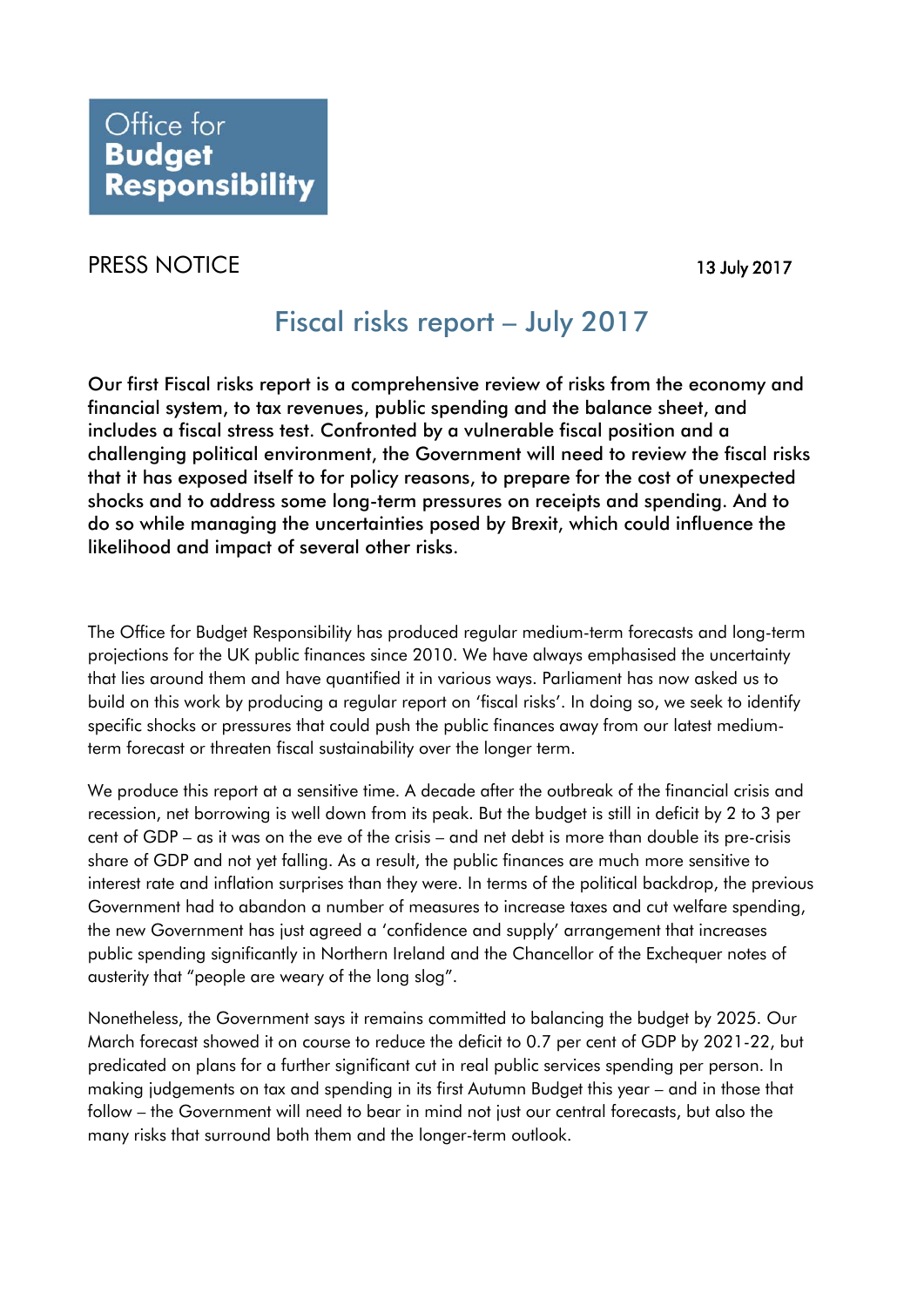In this report we have taken a broad view of those risks, not all of which are negative. They range from the economy-wide costs of financial crises and recessions to the specific challenges of taxing modern work practices and cleaning up nuclear reactors. But the main message is clear: governments should expect nasty fiscal surprises from time to time – because policy can only reduce risks, not eliminate them – and plan accordingly. And they have to do so in the context of ongoing pressures that are likely to weigh on receipts and drive up spending and a variety of risks that governments choose to expose themselves to for policy reasons. This is true for any government, but this one also has to manage the uncertainties posed by Brexit, which could influence the likelihood or impact of other risks.

History tells us that the biggest peacetime fiscal risks over the medium term relate to the economy. The chance of a recession in any five-year period is around one in two, and in three of the last four the budget deficit topped 6 per cent of GDP. Recessions associated with financial crises are typically the most costly, especially when their economic effects persist. These long-term costs are generally much more significant, if less immediately visible, than any money spent bailing out banks. The chance of a financial crisis in any five-year period is around one in four, but thankfully not all are as big or as costly as the most recent one.

With recessions and financial crises almost inevitable over a 50-year horizon, governments need to recognise the very high probability that they will have to deal with their costs at some point in the future. Policy can reduce the likelihood of these risks crystallising and their fiscal impact when they do, but the underlying risks cannot be eliminated. So the public finances need to be managed prudently during more favourable times to ensure that when these shocks do crystallise they do not put the public finances onto an unsustainable path. This is all the more important given the rise in the stock of debt in recent years, and the greater sensitivity of future debt interest costs to changes in interest rates and retail price inflation.

The economy could also be a source of slow-building fiscal pressures. Most importantly, our productivity growth assumptions, which underpin current fiscal plans and forecasts, assume that the weakness of recent years will dissipate over the next five years and historical norms will reassert themselves. But if the past few years prove to be the 'new normal', even the current challenging spending plans would require either higher taxes or higher borrowing. By way of illustration, if trend productivity and GDP growth were just 0.3 percentage points a year lower than we assume, half the £26 billion of headroom the Government has against its structural deficit target for 2020-21 would be lost. The remaining £13 billion would disappear if just some of the other risks discussed in this report were to crystallise.

Surveying specific risks to receipts and spending points to a wide range of ongoing pressures that governments must deal with, while also preparing for inevitable future shocks:

The tax system is designed in a way that should increase the tax-to-GDP ratio over time, for example by linking thresholds to inflation so that real earnings growth drags more income into higher tax brackets. But in practice that ratio has fluctuated within a fairly narrow range, partly because of pressures on tax bases and effective tax rates that work in the opposite direction. Some taxpayers will always seek to reduce their liability through legal or illegal means. Some heavily taxed activities are in relative decline (fuel consumption, smoking, North Sea oil production). Some activities become harder to tax (changes in the way people work are weighing